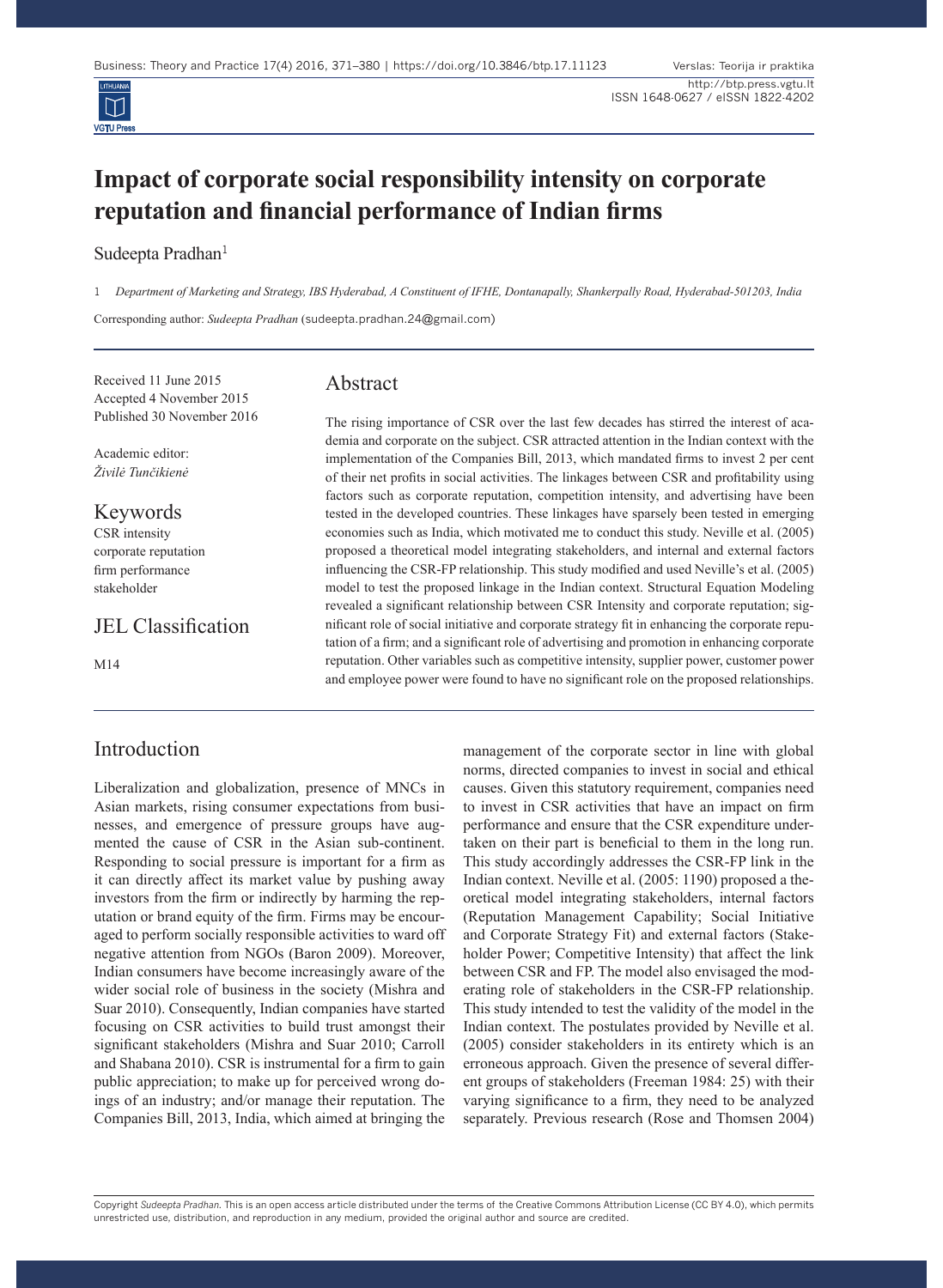identified employees, customers and suppliers as major stakeholders who are likely to significantly influence the performance of a firm, due to their ability to control critical resources of the firm. Therefore, this study endeavors to analyze Neville's model in the Indian context focusing on customers, suppliers and employees, who significantly affect the performance a firm.

## 1. Theoretical background and hypotheses development

## **1.1. Corporate social responsibility (CSR)**

A socially responsible firm runs business profitably, simultaneously accounting for the effects (positive and negative, environmental, social and economic) it has on society. Rowe (2006) believed CSR to be more than philanthropy while Moir (2001: 17) opined that CSR advocates considering issues such as marketplace (customers, suppliers), employees, community and environment. CSR should be viewed as a strategic step which aids in generating opportunities, innovation and in creating competitive advantage (Porter and Kramer 2006). In the Indian context, scope and intensity of CSR activities is determined by the combined effect of social pressure (i.e. government, NGOs and social activists) (Baron et al. 2011) and leads to improved performance (Story and Neves 2015; Jitaree et al. 2014). CSR Intensity (Lins et al. 2015) refers to the extent to which a firm uses its current year's profits in CSR activities in the following year.

#### **1.2. Corporate reputation (CR)**

Corporate Reputation is "a collective representation of a company's past actions and future prospects that describes how key resource providers interpret a company's initiatives and assess its ability to deliver valued outcomes" (Fombrun 1996: 293). According to Lai et al. (2010: 458), CR is "the overall impression reflecting the perception of a collective stakeholder group". In a nutshell, CR comprises of a holistic assessment of the organization's image formed by stakeholder's personal views (Whetten and Mackey 2002). CR is affected by financial soundness, quality of management, and CSR (Leiva et al. 2014). Firms can hence make an effort to influence their reputation by going for corporate social reporting (Pérez 2015).

#### **1.3. Financial performance (FP)**

FP has been broadly measured using market-based, accounting-based and perception based measures (Orlitzky et al. 2003). Literature provides as many as 80 performance measures (Griffin and Mahon 1997) on CSR- FP relationship. The measures vary according to the objective of the study. There are different measures for operational profits, accounting profits and market efficiency. Generally, the most frequently used FP measures are firm size, asset age, return on equity capital, return on assets (ROA), PB Ratio, ROCE and return on sales. This study

used measures of operating profits (Return on capital employed (ROCE)), accounting profits (Net Profit (NP)) and market measures (Price to Book ratio (P/B)).

#### **1.4. CSR Intensity and corporate reputation**

CSR activities have influence on the firm's marketing efforts such as corporate communication, branding and reputation building. Zadek et al. (1997) opined that CR involves the perceptions about an organization that result from the information conveyed through interpersonal communication and advertising. Good reputation acts as a competitive advantage giving firms the ability to attract investors easily, gain access to capital markets, charge premium prices and have improved credit ratings (Fombrun 1996). CR refers to stakeholders' evaluation of the credibility of a firm's projection (Neville et al. 2005). CSR activities have an influence on CR through marketing efforts of a firm such as corporate communications, reputation building, and branding. It involves the perceptions about an organization that result from the information conveyed through mass media and interpersonal communication (Dowling 1986). Therefore, we hypothesize that: H1: CSR intensity has a positive impact on corporate reputation.

#### **1.5. Corporate reputation and firm performance**

A positive reputation provides an organization with competitive advantage and enables it to charge higher prices for its products and services (Fombrun 1996). Black and Khanna (2007) established that organizations use resources to enhance reputation, expecting that they will enhance performance. Positive reputation affects supplier's choice (Weiss et al. 1999) leading to assured supply of better quality inputs ultimately resulting in higher profits (Roberts and Dowling 2002). Little, P. and Little, B. (2000) revealed that highly reputed firms have higher P/E ratios due to their CSR activities. CR represents a competitive advantage that cannot be replicated and can lead to superior performance by attracting investors (Fombrun 1996). Additionally, CR helps a firm in demanding premium prices for the products and services of the company; cheaper raw materials; attracting more qualified employees; greater consumer/employee loyalty and stable income. Therefore, we hypothesize that: H2: Corporate reputation has a positive impact on a firm's financial performance.

## **1.6. Social initiative/corporate strategy fit and the CSR-FP relationship**

Literature suggests the existence of a relationship between CSR and FP (Orlitzky et al. 2003). Husted (1999) suggested that CSR- performance relationship is an outcome of the fit between the nature of social issues and corresponding responses and strategies by the firm. Firms doing social activities that are inconsistent with its corporate strategy do not meet its stakeholders' expectations. The stakeholder theory believes that an organization's CSR activities are assessed according to the standards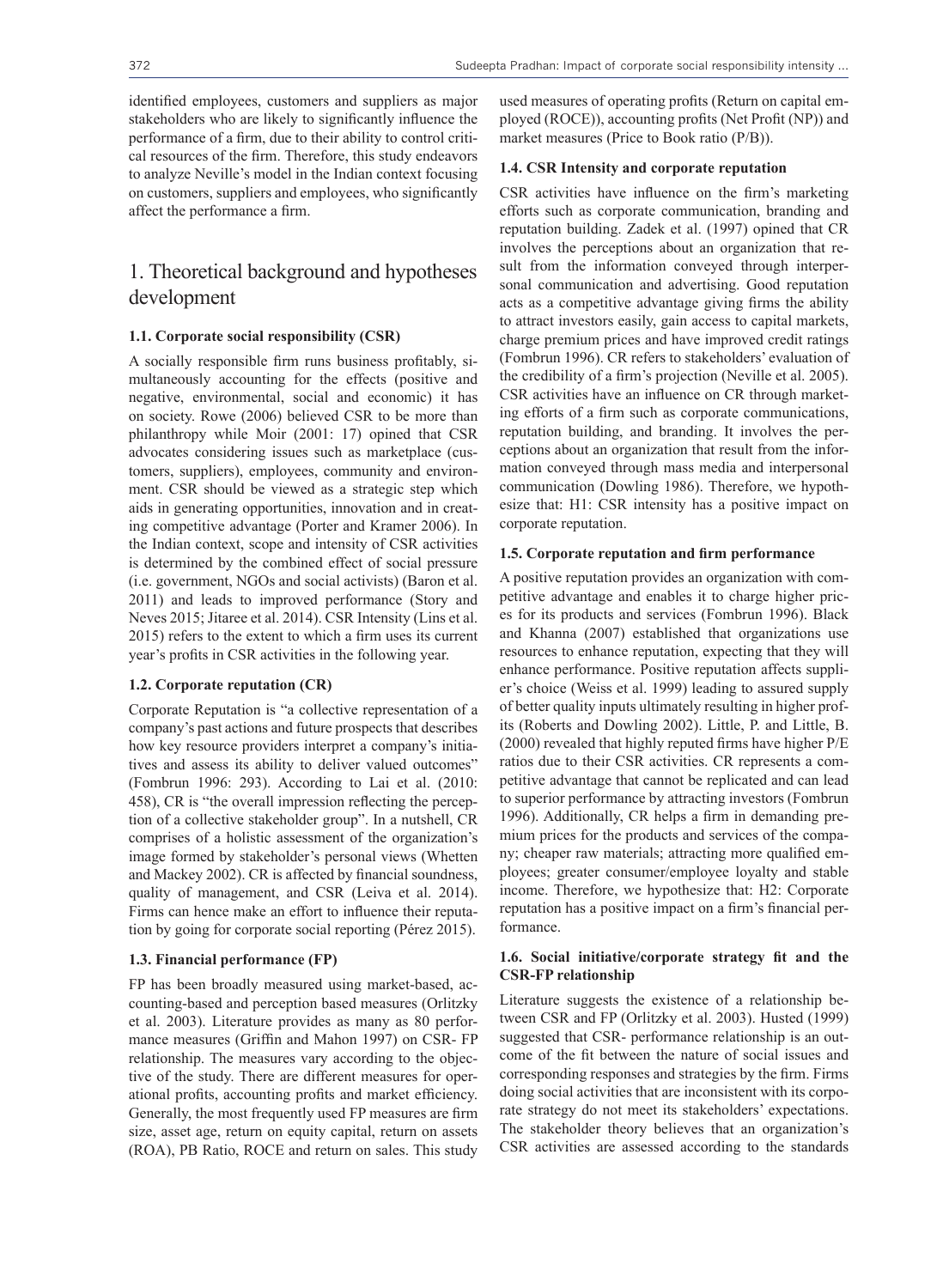the stakeholders believe in (Wartick 2002). Invariably, products, markets and activities defining organizational strategy also define the firm's stakeholder set. Firms make profits by representing their socially responsible elements in their products (Berman et al. 1999). Hence, we hypothesize that: H3: The fit between social initiatives and corporate strategy plays a moderating role between CSR intensity and corporate reputation.

#### **1.7. Competitive Intensity and the CR-FP Relationship**

Intensity of competition is a crucial theory in the field of strategic management as it can affect the performance of a firm. CI has been defined as the "degree of competition among co-operating partners" (Ramaswamy 2001: 990) in a market. Generally, CI of an industry is judged by the number of players existing players within the industry i.e. market structure. CI determines the outcome of a firm on another firm's survival, as firms within an industry compete in a diverse manner based on their available resources (Ang 2008). Sen and Bhattacharya (2001) opined that when firms undertake CSR activities, consumers tend to like, respect, admire the firm, identify with it and consequentially act as its brand ambassadors. Thus, the greater (or lesser) the level of competition in a sector, CR is more likely to play a more (or less) important role in the resource allocation decisions by stakeholders and, ultimately the performance of the firm. Hence, we hypothesize that: H4: Competitive intensity moderates the relationship between corporate reputation and a firm's financial performance.

## **1.8. Reputation management capability (RMC) and the CSR-FP relationship**

The CSR-CR-FP linkage is subject to an organization's efforts to influence the role of CR in the link. It is therefore implied that CR can and should be managed (Weiss et al. 1999). Capability to manage reputation affects the extent to which CSR is converted into reputation (Wong et al. 2015). Organizations may influence stakeholder expectations through effective corporate communications (viz. advertising) and ensuring that the organization's behavior is reflected in its reputation (Roberts and Dowling 2002). Firms not satisfied with their reputations can consequently endeavor to monitor and enhance it; while other firms with a satisfactory reputation may focus on sustaining as well as enhancing their reputation. Therefore, reputation management capability of a firm can be proactive as well defensive (Shimp 1997). Proactive reputation management refers to organizational actions that enhance perceptions of a firm's stakeholders towards its performance. Defensive reputation management on the other hand deals with minimizing prior negative image/ reputation of a firm through effective corporate communication (Bromley 2000). Hence, we hypothesize that: H5a: Reputation management capability of a firm moderates the relationship between CSR and corporate reputation; H5b: Reputation management capability of a firm moderates the relationship between corporate reputation and financial performance.

#### **1.9. Stakeholder power and the CSR-FP relationship**

Originally the term "stakeholder" was defined as "the groups without whose support the organization would cease to exist" (Freeman 1984: 25). The organization as such comprises of many activities and in every stage has many stakeholders. Stakeholders possessing power have the ability to enforce their wishes despite opposition (Weber 1947). Studies have revealed that suppliers, customers, and employees are important stakeholders of a firm (Neville et al. 2005). Enhanced stakeholder relations improve the company's reputation and FP (Mishra and Suar 2010). Some stakeholders tend to affect FP more than others and so, their ability to influence the organization should be structured using stakeholder power concept (Mitchell et al. 1997). *Supplier Power (SP)*: Good relations with suppliers help reap the benefits of superior offerings and responsiveness (Sisodia et al. 2007). Profitable firms consider suppliers to be true partners and promote suppliers to join forces with them in sustainable business (Sisodia et al. 2007). Intuitively, a firm with higher dependency on suppliers for raw materials is considered to have less power as compared to that of suppliers, i.e. supplier power is higher. Supplier power hence signifies the ability of suppliers to influence a particular firm, and high levels of supplier power may affect the firm positively (if their relationship with the firm is positive) and negatively (if their relationship with the firm is negative). Hence we hypothesize that: H6a. Supplier power moderates the relationship between corporate reputation and a firm's financial performance negatively. *Customer Power (CP)*: CP is the ability of a customer to lead a firm to undertake activities it would not have considered otherwise. Narver, Slater (1990) believed that firms should understand their target buyers to 'create superior value' for them. Yau et al. (2007) opined that a company should be in a position to predict, understand and possibly control customer needs and tastes. Managers acknowledge that major customers are the driving force behind numerous activities performed by firms (Boyd et al. 2010). Customer needs should therefore be properly responded to, for better performance. Customers who purchase a large proportion of a firm's products or services will have greater influence over the firm's decisions owing to their prominence (Heide and John 1992). They may therefore have a strong effect on the performance of a firm. Hence we hypothesize that:H6b. Customer power moderates the relationship between corporate reputation and a firm's financial performance negatively. *Employee Power (EP)*: Employees have been considered as major internal stakeholders and non-consumer stakeholders (Greenley and Foxall 1996). Satisfied employees have a better morale and job motivation (Berman et al. 1999) which leads to better organizational effectiveness (Koys 2001), and success of firms. Their needs have to be taken care of for their improved job performance (Lings et al. 2000). So, at the fundamental level, employees have the power to influence their management and human resource relat-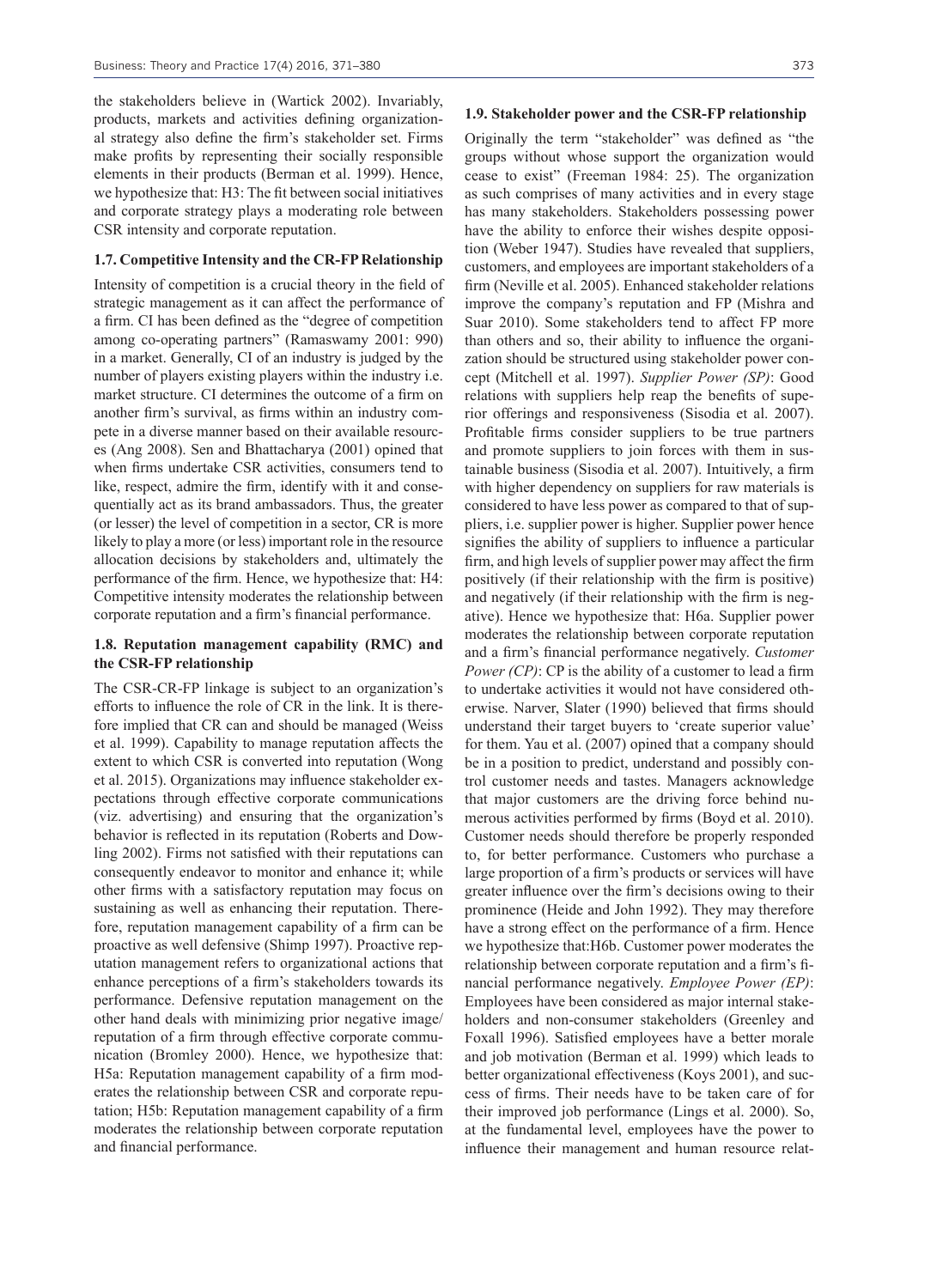ed decisions. Higher the employee power, larger will be the amount spent on employee salary and welfare related activities, which may adversely affect firm performance. However, in the case of highly reputed firms, the bargaining power of employees decline as compared to the other firms in the industry and firms spend similar to the industry. Hence we hypothesize that:H6c: Employee power moderates the relationship between corporate reputation and a firm's financial performance negatively.

## 2. Proposed model

Based on Neville's et al. (2005) study, the following model has been proposed for the study, by making suitable modifications in the existing model. These modifications were made based on certain considerations. Reputation of a firm is created in the short run, but is formed and could change over a period of time. Thus, the bond among CSR, CR and FP is a continuous process (Fig. 1).

## 3. Methodology

## **3.1. Variables**

CSR Intensity refers to the extent to which a firm uses its current year's profits in CSR activities in the following year. It is captured using a ratio of the firm's expenditure on CSR activities and the operating profits of the previous year (Paton and Williams 1999). *Corporate Reputation* has been previously analyzed using ranks of firms provided by the Fortune 500 list (Zadek et al. 1997; Berman et al. 1999). However, the Fortune 500 list analyzes firms at a global level. So, in order to analyze the firms in Indian context, this study used the ranks provided by Fortune India 500. *RMC*: Following Paton and Williams (1999), the current study used advertising expenditure as proxy for reputation management. To tackle the problem of endogeneity, advertising is lagged by one year (as followed

by Paton and Williams 1999). The present study included the industry standardized measure of RMC to remove the industry affects. *FP*: Net Profit (NP) refers to the relationship between net profit after tax and net sales and has been widely used in existing studies (Rodgers et al. 2013). Market-to-Book ratio is a financial ratio that compares a firm's current market price to its book value. It has been used in previous studies as a measure of performance (Wang and Quian 2011). ROCE captures the ratio of efficiency and profitability of a firm's capital investments and is widely used for measuring performance (Soana 2011). *Social Initiative – Corporate Strategy Fit*: Though literature states that firms practicing socially responsible activities that are inconsistent with its corporate strategies are unlikely to meet the expectations of its stakeholders (Wartick 2002; Rowley and Berman 2000; Pradhan and Roy 2011). The construct "Social Initiative – Corporate Strategy Fit  $(SI - CSF)$  measures the extent of match between CSR activities funded by the firm and its organizational goals. If a firm is involved in 'n' number of CSR activities, of which 'p' number of activities are related to organizational goals while the others are unrelated; then the magnitude of SI / CS fit has been operationalized as: p/n \* 100.

To classify CSR activities, the CSR activities mentioned in the annual reports of the company were compared with to the stated objectives of the company by the members of the focus group. *Competitive Intensity* was captured using the Herfindahl- Hirschman Index (HHI) (Ho et al. 2012). The index takes into account all the firms in the market and concentration by incorporating the market share of all firms in an industry. *Customer Power* used an industry standardized measure (ratio of gross profit margin over the average gross profit margin). *Supplier Power* was measured by the industry standardized ratio of Raw material cost over COGS. *Employee Power* was captured using the industry standardized ratio between employee expenditure over operating expenditure.



**Figure 1.** Proposed Model.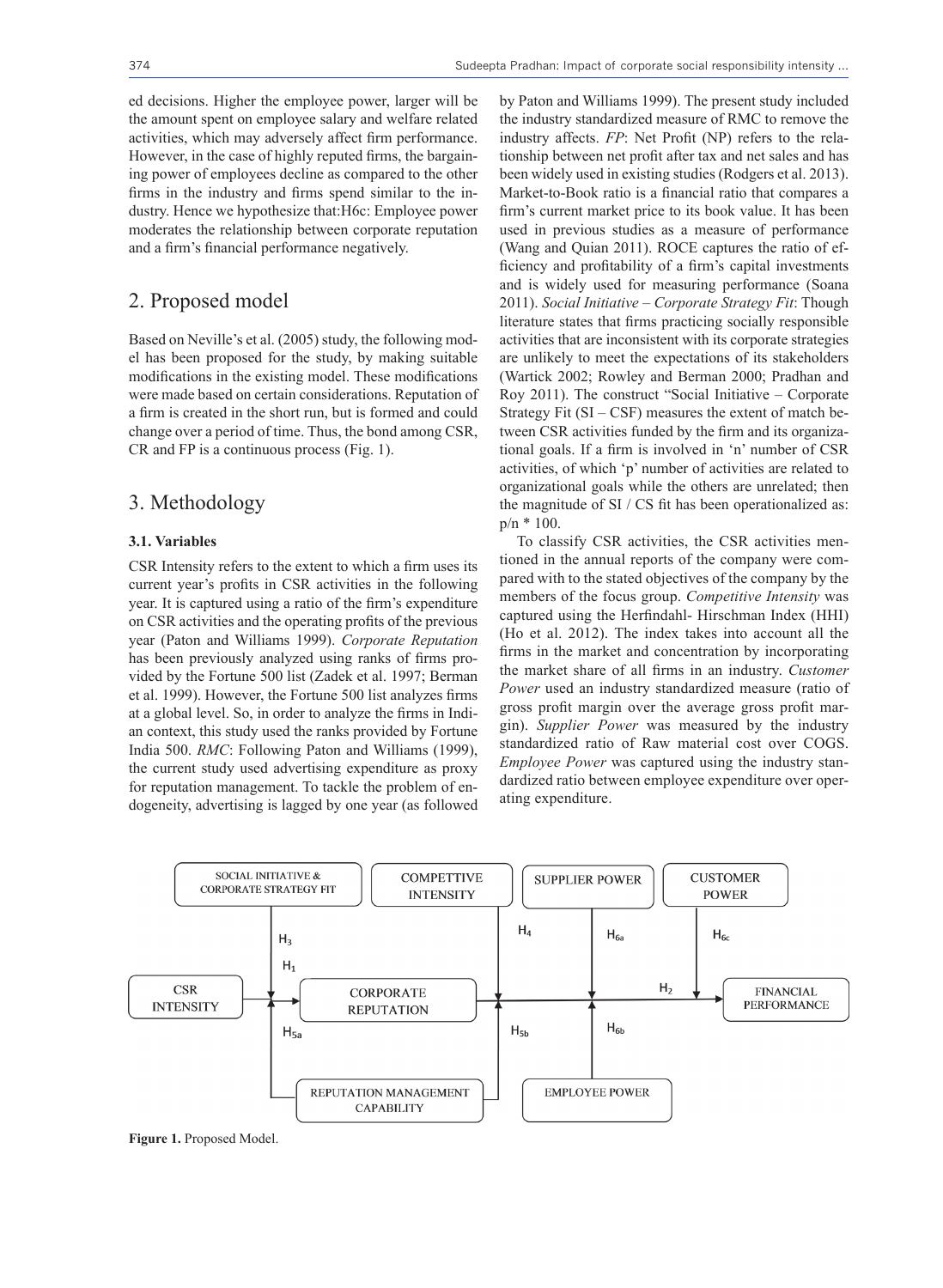#### **3.2. Data sources**

The study analyzed the CSR-CR-Performance relationship from a neutral third party perspective rather than the managerial or customer perspective. In order to remove any biasness, published audited data were used for the analysis. CSR Expenditure (2012) – The data for CSR expenditure was collected from the annual reports of the selected companies. Most of these companies reported their CSR activities and expenditure under the head of Corporate Social Responsibility or in a separate Sustainability Report. Corporate Reputation (2013) – Corporate Reputation was captured using the ranks of Fortune India 500, Business Standard 1000 and Economic Times 500. Financial Data (2011–2013) – The financial data were collected from CMIE (Prowess) database. In order to remove the effect of any anomalies and portray the true picture of the business, average value of three years (2011–13) was taken for all the financial variables as suggested by Rajan and Zingales (1995). CSR-Strategy Fit (2013) – Data for analyzing CSR- Strategy fit was collected from the audited, published annual reports and websites of the company. A focus group discussion was conducted to decide the process to calculate the fit between social initiative and corporate strategy.

#### **3.3. Data analysis**

*Industry Identification*: The industries were classified into 47 groups as per the Fortune India 500 list. The Fortune India 500 list classified firms by merging them with other industries to reflect their true place in the industrial value chain. In case companies were present in more than one industry, they were classified in the maximum revenue earning sector. This was followed by a Structural Equation Modeling.

## 4. Results and discussion

#### **4.1. Results**

Path Analysis using SEM was run to find the influence of CSR Intensity on Corporate Reputation and Firm Performance measured by Net Profit (NP), Price-to- Book Ratio (PBR) and ROCE. The moderating effect of Reputation Management Capability, Social Initiative-Corporate Strategy Fit, Competitive Intensity, Customer Power, Supplier Power and Employee Power were also tested using the framework.

*Testing the Model-Fit*: A set of goodness-of-fit indices were used to test the fit between the model and the data. The goodness of fit indices for the three analyses

**Table 1.** Model Fit Indices for the three analysis.

| <b>Model Fit Index</b>                | <b>Dependent variables</b> |                      |                  |  |  |
|---------------------------------------|----------------------------|----------------------|------------------|--|--|
|                                       | Analysis 1: NP             | Analysis 2: PB Ratio | Analysis 3: ROCE |  |  |
| Chi-square to degree of freedom ratio | 2.080                      | 2.325                | 2.052            |  |  |
| Goodness of fit index (GFI)           | .953                       | .948                 | .954             |  |  |
| Adjusted goodness of fit index (AGFI) | .906                       | .896                 | .907             |  |  |
| Normed fit index (NFI)                | .922                       | .917                 | .942             |  |  |
| Comparative fit index (CFI)           | .957                       | .949                 | .962             |  |  |
| Root mean square of error approximate | .067                       | .074                 | .066             |  |  |
| Root mean square residual (RMR)       | .046                       | .050                 | .046             |  |  |

**Table 2.** Results of hypotheses testing.

|                                 | Model 1: NP |         | <b>Model 2: PB Ratio</b> |         | Model 3: ROCE  |         |
|---------------------------------|-------------|---------|--------------------------|---------|----------------|---------|
| Relationship                    | β value     | P value | <b>B</b> value           | P value | <b>B</b> value | P value |
| $CSR_I \rightarrow CR$          | 8.107       | .024    | 8.107                    | .024    | 8.107          | .024    |
| $SIFIT \rightarrow CR$          | $-2.035$    | ***     | $-2.035$                 | ***     | $-2.035$       | ***     |
| $RMC \rightarrow CR$            | .965        | ***     | .965                     | ***     | .965           | ***     |
| CSRI SIFIT $\rightarrow$ CR     | 14.370      | .056    | 14.370                   | .056    | 14.370         | .056    |
| CSRI RMC $\rightarrow$ CR       | 8.980       | ***     | 8.980                    | ***     | 8.980          | ***     |
| $CR \rightarrow FP$             | .005        | .684    | .089                     | .342    | .065           | .501    |
| $Cl \rightarrow FP$             | $-.036$     | .570    | .036                     | .790    | $-.265$        | .053    |
| $EP \rightarrow FP$             | $-.268$     | .684    | 4.455                    | .343    | $-2.528$       | .601    |
| $SP \rightarrow FP$             | .010        | .965    | .491                     | .758    | .331           | .839    |
| $CP \rightarrow FP$             | $-.003$     | .850    | $-.544$                  | ***     | .108           | .293    |
| $RMC \rightarrow FP$            | .004        | .813    | .139                     | .274    | .010           | .939    |
| $CR$ RMC $\rightarrow$ FP       | .004        | .845    | .159                     | .334    | .028           | .869    |
| $CR$ EP $\rightarrow$ FP        | $-.230$     | .389    | 1.040                    | .586    | $-.736$        | .716    |
| $CR \text{ } Cl \rightarrow FP$ | .014        | .457    | .016                     | .904    | $-.056$        | .678    |
| $CR$ SP $\rightarrow$ FP        | .110        | .660    | $-1.553$                 | .387    | .057           | .975    |
| $CR$ $CP \rightarrow FP$        | $-.010$     | .487    | $-.115$                  | .260    | .013           | .904    |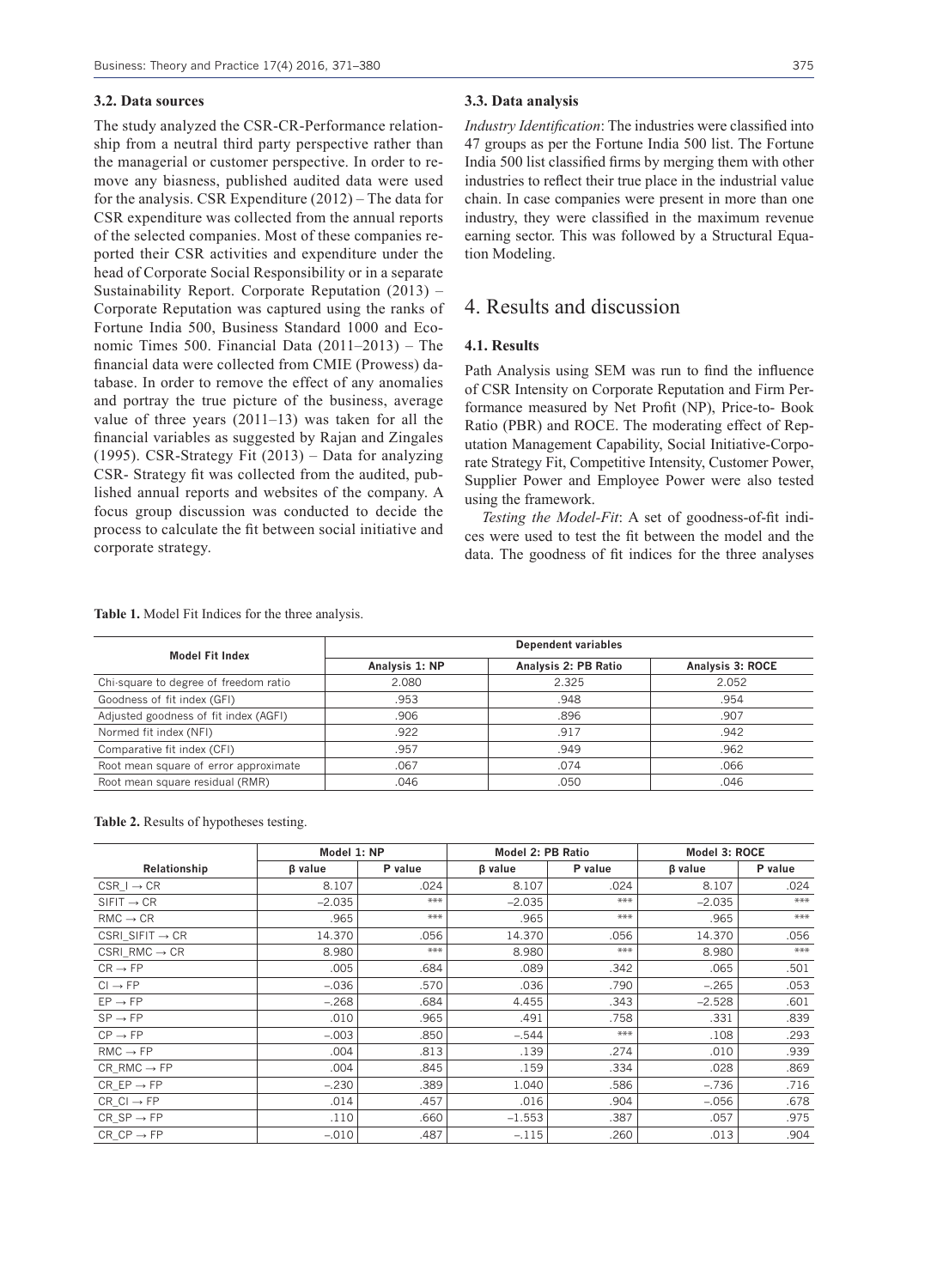using three dependent variables has been tabulated in Table 1. The  $\gamma$ 2/df value was found to be good for all the three models: 2.080 for NP; 2.325 for PB Ratio; and 2.052 for ROCE (value below 3 being considered to be a good fit (Carmines and McIver 1981)). GFI value for the models were 0.953 (NP); 0.948 (PB Ratio), and 0.954 (ROCE). AGFI values were 0.906 (NP); 0.896 (PB Ratio) and 0.907 (ROCE). NFI values were 0.922 (NP); 0.917 (PB Ratio) and 0.923 (ROCE). CFI values obtained were 0.957, 0.949 and 0.958 for the three models NP, PB Ratio and ROCE respectively. Hence, the CFI values suggest a good model fit of the data (using three different dependent variables). RMSEA values were 0.067, 0.074 and 0.066 respectively for the three models. RMR values were 0.046, 0.050 and 0.046 respectively for the three models, all of which were within the acceptable range.

The results of the hypotheses testing for all the three dependent variables of the study have been presented in Table 2. Table 2 reveals that of all the relationships tested, only four were found to be statistically significant. These significant relationships were found between (a) Social Initiative – Corporate Strategy Fit (SIFIT) and Corporate Reputation (CR); (b) Reputation Management Capability (RMC) and CR; (c) CSRI\_SIFIT and CR; and (d) Customer Power (CP) and Financial Performance (FP).Impact of CSR Intensity on CR and Financial Performance: Results reveal the presence of a statistically significant relationship between CSR expenditure of the firm and its reputation (CR) ( $\beta$  = 8.107; p = .024), when analyzed using net profit (NP) as the dependent variable. So, higher the firm spends on its CSR activities, the higher is its corporate reputation. The findings of the present study are similar to the findings of Lai et al. (2010), and Hsu (2012) who also found a positive relationship between CSR and CR. When analyzed using PB Ratio as the dependent variable, the results revealed a significant relationship between CSR expenditure by a firm and its reputation (CR) ( $\beta$  = 8.107;  $p = .024$ ). The results were same using ROCE as the dependent variable ( $\beta$  = 8.107; p = .024). These three sets of analyses concluded that higher a firm spends on its CSR activities, more likely it is to improve its corporate reputation. Impact of Corporate Reputation on Financial Performance: Results indicate a positive but statistically insignificant relationship between CR and financial performance. With an increase in corporate reputation, the financial performance of a firm tends to improve. The relationship between CR & PB Ratio is higher (β = .089;  $p = .342$ ) compared to CR & ROCE (β = .065; p = .501) and CR & net profit ( $\beta$  = .005; p = .685). Though the results suggest a positive relationship, we cannot conclude that an increase in corporate reputation of a firm, performance (in terms of PB ratio, ROCE and net profit) tends to improve. Good corporate reputation is significant as it provides competitive advantage (Chun 2005; Hur et al. 2014) signifying that firms with good reputation are capable of superior profits in the long run. However, this study failed to find statistically significant relationship between reputation and financial performance. The results may be

due to the fact that reputation is built over a period of time, and reputed companies may not make profits the same year but in subsequent years. Impact of Social Initiatives and Corporate Strategy Fit on the CSR Intensity and Corporate Reputation: Results reveal a significant moderating role of fit between social initiative and corporate strategy on the CSR- CR relationship ( $\beta$  = 14.370;  $p = 0.056$ , for NP). The moderating role of social initiative / corporate strategy fit in the CSR – CR relationship was lower for PB Ratio and ROCE as compared to NP. A firm having better fit between the corporate strategy and its social initiatives has a positive and significant effect on its reputation. Prior studies (Rowley and Berman 2000) proposed the significance fit between social issues and an organization's corresponding strategies in the CSR-FP relationship. Companies re-orient corporate community relations to fit strategic goals (Waddock and Boyle 1995) and gain a competitive advantage (Wood and Jones 1995). A firm whose corporate strategies match with its social initiatives improves corporate reputation of a firm significantly. Impact of Competitive Intensity on the CR-FP Relationship: Results reveal that competitive intensity has no statistically significant moderating role in the CR-FP (NP) relationship  $(β = .014; p = .457)$ . While analyzing the moderating role of CI in the CR-FP relationship, measured using PB Ratio as the dependent variable, the results were not significant ( $\beta$  = .016; p = .904). Similarly, the moderating role of CI in the CR-FP (ROCE) measured using ROCE as the dependent variable, the results were not found to be significant (β = –.056; p = .678). These results suggest that reputed firms tend to perform well despite high competitive intensity within an industry. Good reputation is highly effective in enhancing performance irrespective of the levels of competition. Though insignificant, the results of this study portray a positive role of competitive intensity in the Reputation- Performance linage, which supports the findings of the prior mentioned studies. Reputed firms gain a competitive advantage due to their high reputation and are easily differentiated from the other firms with lower reputation reducing the effect of competition on the firm.

*Impact of Reputation Management Capability on the CSR and Corporate Reputation*: Results reveal that RMC plays a significant and positive moderating role in the CS-R I- CR relationship ( $\beta = 8.980$ ; p = \*\*\*) in the model using net profits as the dependent variable. The model using PB Ratio as the dependent variable, also found a significant and positive moderating role of RMC in the CSR I- CR relationship ( $\beta$  = 8.980; p = \*\*\*). The analysis using ROCE as the dependent variable revealed that RMC plays a significant and positive moderating role in the CSR\_I- CR relationship ( $\beta$  = 8.980; p = \*\*\*). These results signify that a firm with high expenditure on reputation management (advertising, corporate communication) can improve its reputation. Higher the ability of a firm to publicize its social activities, better its reputation. Shimp (1997); Bromley (2000) believed that RMC can be used to increase and/or improve reputation. Investing in adver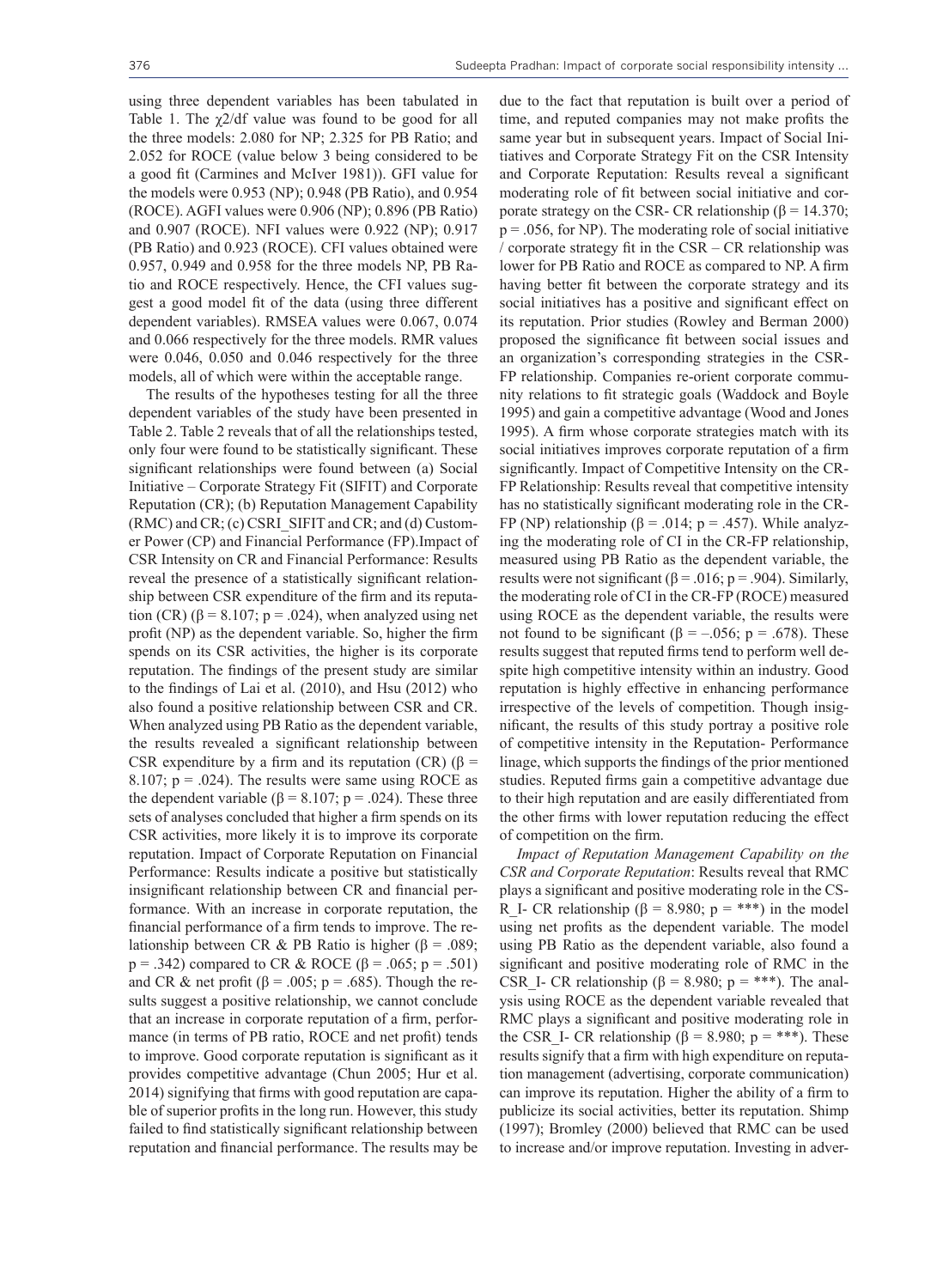tising improves the corporate reputation of firms very effectively. Impact of Reputation Management Capability on the Corporate Reputation and Financial Performance: The SEM analysis revealed that RMC has no impact on the CR-FP relationship measured by Net Profits ( $β = .004$ ; p = .845). using PB Ratio and ROCE it was found that RMC has no impact on the CR-FP relationship ( $\beta$  = .159;  $p = .334$ ;  $\beta = .028$ ;  $p = .869$ ). Though advertising helps in improving the reputation of a firm that is socially responsible, it does not play any significant role in improving the financial performance of a firm that is highly reputed. Results suggest that highly reputed firms do not need any CSR related advertising/communication to augment their performance. This can be witnessed in the Fortune India 500 list, where the high profit making firms are also the highly reputed ones. *Impact of Supplier Power on the Corporate Reputation and Financial Performance*: Results reveal a positive (but not significant) moderating role of supplier power on the CR- FP relationship using net profits as the dependent variable ( $\beta$  = .110; p = .660). The analysis using PB Ratio failed to reveal a negative, though not significant role of supplier power on the CR- FP relationship ( $\beta = -1.553$ ; p = .387). Using ROCE as the dependent variable, results failed to reveal any significant role of supplier power on the CR- FP relationship ( $\beta$  = .057; p = .975). Though a negative relationship between supplier power and performance was hypothesized, results suggest a positive (though not significant) relationship. This suggests that in reputed firms, there is no effect of supplier power on their NP, PB Ratio or ROCE. The sample for the study comprised top ten highly reputed companies in their respective industries. These companies are market leaders in terms of market volumes as well as in profits. In such cases, suppliers would be able to have significant bargaining power with these companies. Therefore, supplier power has a negligent role in decreasing the performance of such companies. If the analyses were to be conducted using firms that have a lower performance, results may support this proposed hypothesis. Impact of Customer Power on the Corporate Reputation and Financial Performance Linkage: Results reveal a negative (but statistically not significant) moderating effect of customer power on the CR-FP relationship using net profits as the dependent variable ( $\beta = -0.010$ ; p = .487). Analyzing the model using PB Ratio and ROCE results revealed a negative though not significant role of customer power on the CR-FP relationship ( $\beta = -.115$ ; p = .260). In firms/industries where customers have a higher bargaining power, net profits tend to decline. Customer power has no effect on the performance of highly reputed firms. The companies used for analysis are already highly reputed and are market leaders in terms of market volumes and profits. Given the level of competition in Indian markets, these firms are always on their toes willing to innovate in order to meet their customer needs. Such reputed companies take customer grievances very seriously. They innovate to retain their customers using various strategies, namely through product quality, service, delivery, after sales service etc.

## Discussion and conclusions

In the Indian context, CSR has gained a lot of momentum due to the implementation of new legislations and consecutive expectations from various sets of stakeholders. Consequently, Indian companies changed their stance towards CSR by moving beyond passive philanthropy. Given the statutory requirement imposed by the Companies Bill, 2013, companies should invest strategically rather than simply spending the amount. This was the major motivation to pursue this study and analyze the CSR-FP relationship. Though the study failed to find any statistically significant relationship between CR and FP, intuitively the relationship holds true in a longer time horizon. With an increase in CR, the performance of a firm tends to improve. Good CR provides competitive advantage and firms with good reputation are capable of sustaining superior profits in the long run. Reputation is built over a period of time, and reputed companies may not make profits the same year but in subsequent years. The results also indicate that Social Initiative-Corporate Strategy Fit plays a significant role in influencing CR of a firm. So when a firm aligns its CSR activities, with its organizational strategy, it tends to improve its reputation. This along with higher advertising and promotional activities influences corporate reputation significantly. A firm whose social initiatives match with its corporate strategies improves CR significantly. Also, spending large amount of money on (strategically related) CSR activities would significantly improve CR of the firm. Indian firms seem to believe that a better fit between the corporate strategy and its social initiatives increases their reputation. Coherence between social initiatives and corporate strategy helps make profits both in the short as well as long run. The results signify that firm that spends higher amounts on advertising and corporate communication tends to improve its reputation. Also by publicizing its social activities, a firm can improve its reputation. This study confirmed the existence of a positive link between RMC and its role on enhancing performance. However, advertising failed to have an impact on the CR-FP relationship. This signifies that firms that are already reputed do not need to advertise/communicate to improve their performance. The Fortune India 500 list also reveals that the high profit making firms are also highly reputed. Highly reputed firms tend to perform well despite high competition within the industry. Reputed companies have better control over their suppliers, and hence do not have any role on the CR-FP linkage. These companies are highly attentive to the needs of their customers and the companies deal with their labor issues vehemently. There was no significant moderating role of supplier power on the CR- FP relationship. It can, therefore, be asserted that in reputed firms, supplier power fails to affect performance. The moderating effect of customer power on the CR-FP relationship was found to be insignificant for all the three measures of performance. This signifies that in firms/industries where customers have a higher bargaining pow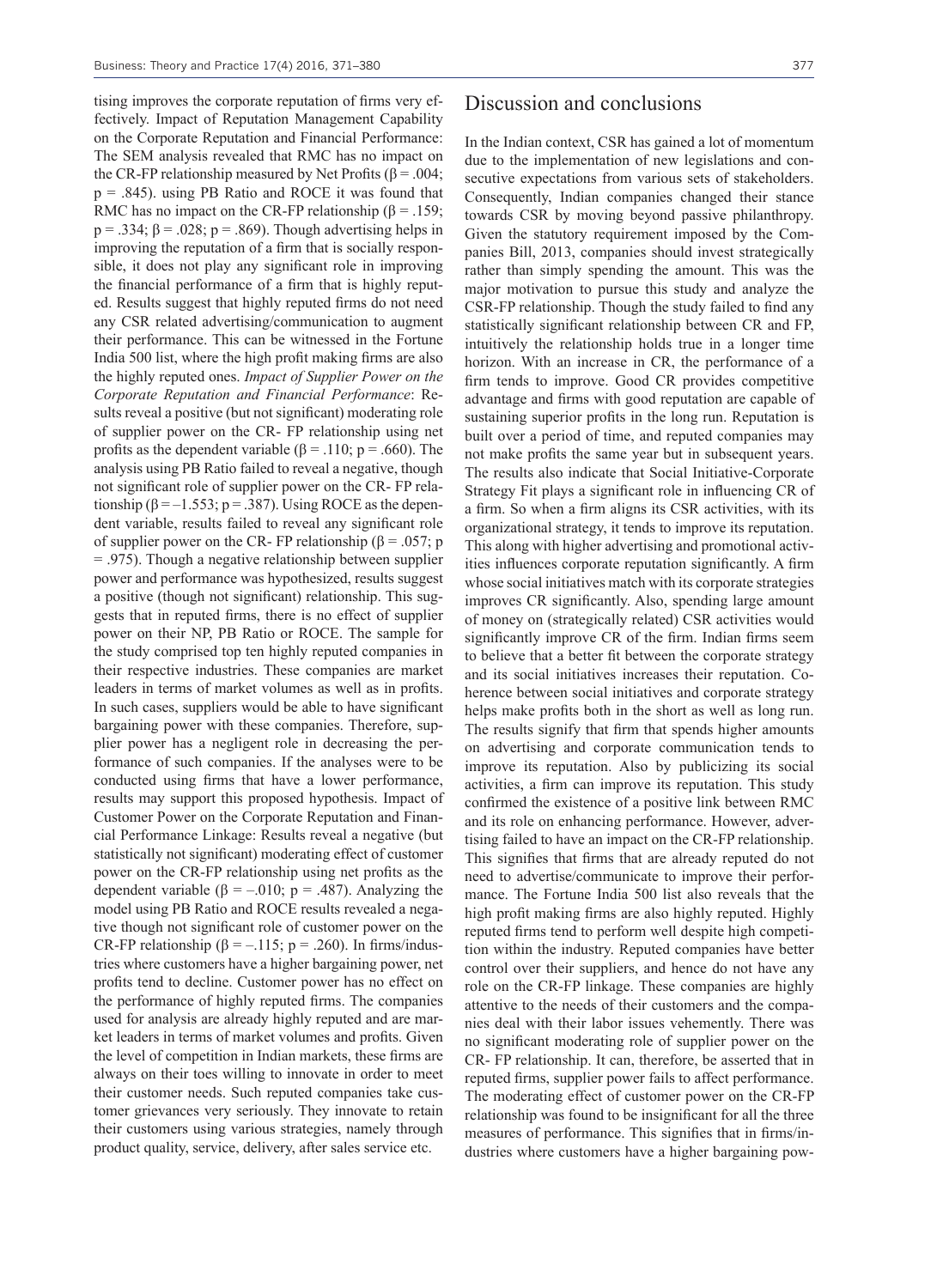er the profits tend to decline. Similarly, Customer power and employee power had no effect on the performance of highly reputed firms.

## **Implications, limitations and suggestions for future research**

The current study analyzed the CSR Intensity – FP relationship in the Indian context accounting for external factors like level of competition, customer power and supplier power while using Neville's et al. (2005) model as the base. This will be a significant contribution to the existing body of CSR literature as it increases the scope of the CSR-CR-FP paradigm. Very few studies have endeavored to look into this field of research (Shang et al. 2014). Previous studies (Mishra et al. 2010) investigated the role of CSR in improving the financial performance, in the Indian context using perceptual data collected from top-level managers. This approach can be criticized on the grounds that the data are affected by the biases of the respondents. Respondents tend to overemphasize the positive aspects of CSR and rank their firms on a higher level than they actually are. This study overcame that deficiency by using audited financial data of the firms. One of the major findings of this study is that stakeholders have no power over a firm that is highly reputed. Taking a clue, managers should take extensive efforts to improve the reputation of a firm that will provide them with an edge over significant stakeholders. The current study also reveals the significance of effective advertising. So managers not only need to be responsible, but also publicize it to significant stakeholders to reap the long-term benefits. From the perspective of the customer, factors like satisfaction, trust and reputation affect their purchase decisions and finally the performance of a firm. Customers purchase from reputed/ known firms, and literature suggests that customers purchase the products of a firm that is socially responsible as they feel that they are also being socially responsible by purchasing products of that company (O¨berseder et al. 2011). Managers frequently face fundamental issues like: whether to ignore consumers' interest in CSR; and whether to incorporate CSR issues in their marketing activities. So, from a managerial stand, addressing these issues in their advertising activities will help managers in understanding the role of CSR in and improved reputation, and predict the role of corporate reputation in the CSR-FP linkage. This study further contributes by answering the question whether reputation management capability of a firm positively affects the FP of the firm.

*Limitations of the Study*: This study completely relies on the CSR information provided by the firms. In the Indian context most of the companies did not report their CSR expenditure prior to 2013. This criterion caused the elimination of numerous firms from the initial sample due to incomplete CSR data. Most of the companies provided an estimated data for CSR amount rather than the actual expenditure both at a firm level and at the sector level. A sector wise data on CSR expenditure would have enriched the outcome and quality of the study. Data from lowly reputed firms could not be used as most of these firms are unlisted and do not undertake any CSR activities. Moreover, even if they spend on CSR activities they do not report it. This was one of the bottlenecks in collecting CSR data from lowly reputed firms and hence only a few of them which reported CSR spending could be included in the sample of this study. This study quantified each of the variables used in financial terms, but variables such as customer power, supplier power and employee power are better explained qualitatively. The study could not use qualitative data due to obvious issues such as: the large number of industries considered; and difficulty in gathering data from individual stakeholders from each firm. Focusing on a single industry and on every stakeholder would definitely provide different results.

*Scope for future research*: Future studies should be conducted overcoming the limitations described above. Future studies could use the measurements (in accounting terms) provided by this study. The proposed model was tested in the Indian context. Similarly, it can be tested in other countries to improve its external validity. This study used a lag of one year for profits and CSR activities; however, a longitudinal analysis taking lags of more than one year would provide more accurate results. Future studies could take the lag of reputation management capability and its effects on performance in the subsequent periods as reputations are not build immediately, but over a period of time. As discussed above, The Companies Bill, 2013 mandated Indian firms to spend and report their CSR expenditures. So, studies can be undertaken in the Indian context after a few years, when CSR activities result in competitive advantage due to growing reputation. Reputation of an organization can be better measured using qualitative techniques, so future studies can design better ways of capturing corporate reputation. Though this study has been complemented with few case studies, in-depth case analysis both at the firm level and the industry level can be employed to get a better understanding and to substantiate the provided framework. This study focused on highly successful and highly reputed firms in the Indian context, where the stakeholders considered for analysis had no power. These reputed firms were unaffected by all the stakeholders. Future studies should consider all the firms of an industry, both reputed and non-reputed, which may provide different dynamics amongst the firm and its stakeholders that observed in this study. Focusing on a single industry would hence be more fruitful in terms of testing the model, and un-standardized data can be used. However, qualitative analyses including case studies, interviews of each stakeholder group may provide an insight into the true nature of things.

## References

Ang SH (2008) Competitive intensity and collaboration: impact on firm growth across technological environments. Strategic Management Journal 29: 1057–1075. https://doi.org/10.1002/smj.695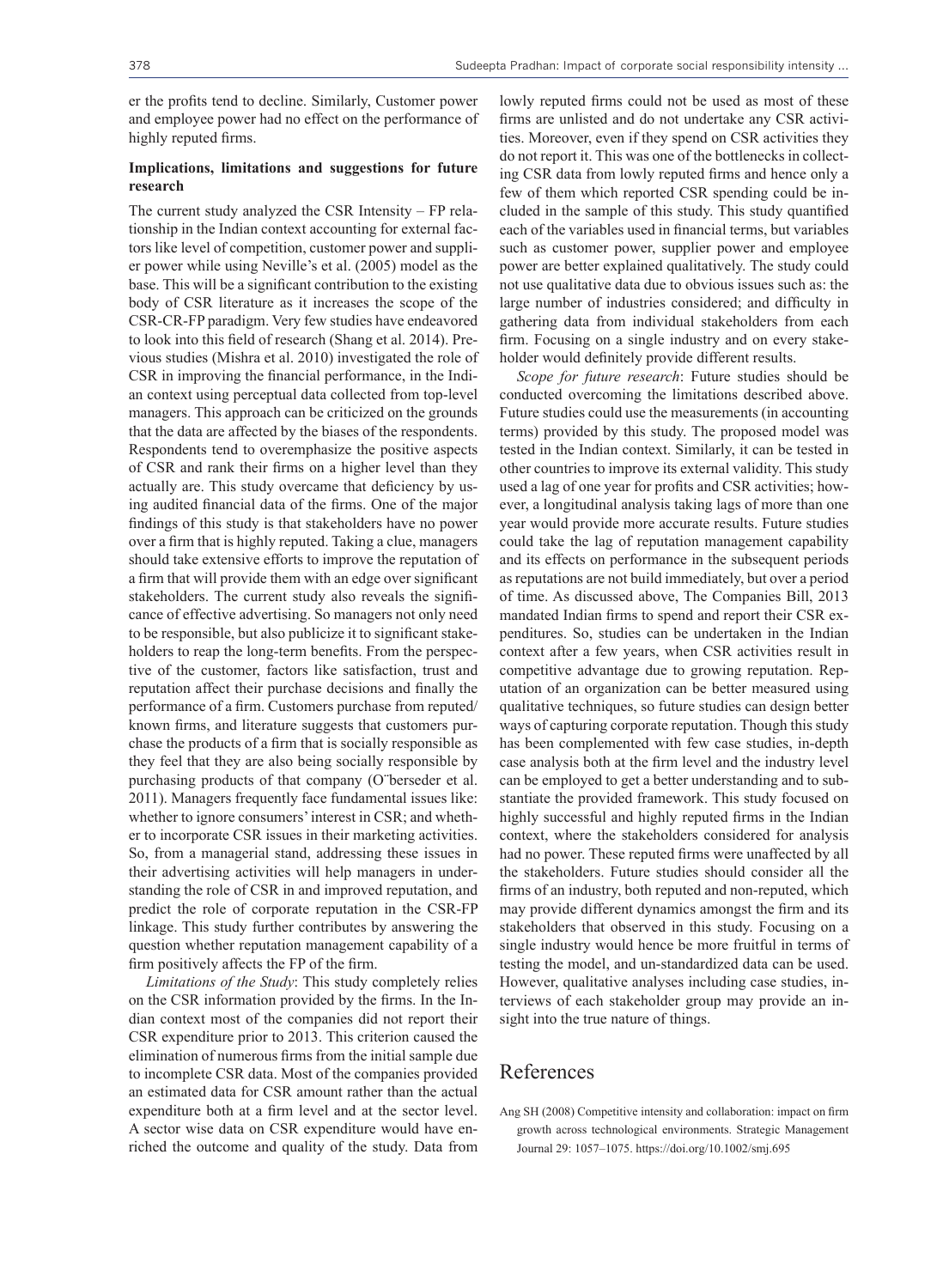- Baron DP (2009) A positive theory of moral management, social pressure, and corporate social performance. Journal of Economics and Management Strategy 18: 7–43. https://doi.org/10.1111/j.1530- 9134.2009.00206.x
- Baron DP, Hajoto MA, Jo H (2011) The economics and politics of corporate social performance. Business and Politics 13: 1–46. https:// doi.org/10.2202/1469-3569.1374
- Berman SL, Wicks AC, Kotha S, Jones TM (1999) Does stakeholder orientation matter? The relationship between stakeholder management models and firm financial performance. Academy of Management Journal 42(5): 488–506. https://doi.org/10.2307/256972
- Black BS, Khanna VS (2007) Can corporate governance reforms increase firms' market values? Evidence from India. Journal of Empirical Legal Studies 4(4): 749–796. https://doi.org/10.1111/j.1740- 1461.2007.00106.x
- Boyd DE, Chandy RK, Cunha M (2010) When do chief marketing officers affect firm value? A customer power explanation. Journal of Marketing Research 57: 1162–1176. https://doi.org/10.1509/ jmkr.47.6.1162
- Bromley DB (2000) Psychological aspects of corporate identity, image and reputation. Corporate Reputation Review 3(3): 240–252. https:// doi.org/10.1057/palgrave.crr.1540117
- Carroll AB, Shabana KM (2010) The business case for corporate social responsibility: a review of concepts, research and practice. International Journal of Management Reviews 12(1): 85–105. https://doi. org/10.1111/j.1468-2370.2009.00275.x
- Chun R (2005) Corporate reputation: meaning and measurement. International Journal of Management Reviews 7(2): 91–109. https://doi. org/10.1111/j.1468-2370.2005.00109.x
- Dowling GR (1986) Managing your corporate images. Industrial Marketing Management 15(2): 109–115. https://doi.org/10.1016/0019- 8501(86)90051-9
- Fombrun C (1996) Reputation: Realizing Value from the Corporate Image. Harvard Business School Press, Boston, MA, 456 pp.
- Freeman RE (1984) Strategic Management: A Stakeholder Approach. Pitman, Boston, 292 pp.
- Greenley GE, Foxall GR (1996) Consumer and non consumer stakeholder orientations in UK companies. Journal of Business Research 32(2): 105–116. https://doi.org/10.1016/0148-2963(95)00052-6
- Griffin JJ, Mahon JF (1997) The corporate social performance and corporate financial performance debate. Business and Society 36(1): 5–31. https://doi.org/10.1177/000765039703600102
- Heide JB, John G (1992) Do norms matter in marketing relationships? Journal of Marketing 56(2): 32–44. https://doi.org/10.2307/1252040
- Ho FN, Wang HMD, Vitell SJ (2012) A global analysis of corporate social performance: the effects of cultural and geographic environments. Journal of Business Ethics 107(4): 423–433. https://doi. org/10.1007/s10551-011-1047-y
- Hsu K (2012) The advertising effects of corporate social responsibility on corporate reputation and brand equity: evidence from the life insurance industry in Taiwan. Journal of Business Ethics 109: 189–201. https://doi.org/10.1007/s10551-011-1118-0
- Hur W, Kim H, Woo J (2014) How CSR leads to corporate brand equity: mediating mechanisms of corporate brand credibility and reputation. Journal of Business Ethics 125(1): 75–86. https://doi.org/10.1007/ s10551-013-1910-0
- Husted BW (1999) Wealth, culture, and corruption. Journal of International Business Studies 30(2): 339–359. https://doi.org/10.1057/ palgrave.jibs.8490073
- Jitaree W, Lodh SC, Bhati S (2014) The relationship between corporate social responsibility disclosure and financial performance: evidence from Thailand. 26<sup>th</sup> Asian-Pacific Conference on International Accounting Issue (2014) California State University, 17–17.
- Koys DJ (2001) The effects of employee satisfaction, organizational citizenship behavior, and turnover on organizational effectiveness: a unit-level, longitudinal study. Personnel Psychology 54(1): 101–14. https://doi.org/10.1111/j.1744-6570.2001.tb00087.x
- Lai C, Chiu C, Yang C, Pai D (2010) The effects of corporate social responsibility on brand performance: the mediating effect of industrial brand equity and corporate reputation. Journal of Business Ethics 95: 457–469. https://doi.org/10.1007/s10551-010-0433-1
- Leiva R, Ferrero I, Calderon R (2014) Corporate Reputation and Corporate Ethics: Looking Good or Doing Well. Working Paper No. 5–14, University of Navarra, 36 pp. https://doi.org/10.2139/ssrn.2534619
- Lings I, Greenley GE, Broderick AJ (2000) Employee orientation: dimensions in UK retail outlets: an empirical study. In: Wierenga B, Smidts A, Antonides G (Eds) Marketing in the New Millennium. Proceedings of the 29<sup>th</sup> Annual Conference of the European Marketing Academy (2000) Erasmus University, Rotterdam, Netherlands.
- Lins K, Servaes H, Tamayo A (2015) Social Capital, Trust, and Firm Performance During the Financial Crisis. CEPR Discussion Paper No. DP10399, 49 pp. https://ssrn.com/abstract=2562924
- Little PL, Little BL (2000) Do perceptions of corporate social responsibility contribute to explaining differences in corporate price-earnings ratios? A research note. Corporate Reputation Review 3(2): 137–142. https://doi.org/10.1057/palgrave.crr.1540108
- Mishra S, Suar D (2010) Does Corporate social responsibility influence firm performance of Indian companies? Journal of Business Ethics 95: 571–601. https://doi.org/10.1007/s10551-010-0441-1
- Mitchell RK, Agle BR, Wood DJ (1997) Towards a Theory of Stakeholder Identification and Salience: defining the principle of who and what really counts. Academy of Management Review 22(4): 853–886.
- Moir L (2001) What do we mean by corporate social responsibility? Corporate Governance 1(2): 16–22. https://doi.org/10.1108/ EUM0000000005486
- Narver JC, Slater SF (1990) The effect of a market orientation on business profitability. Journal of Marketing 54(4): 20–35. https://doi. org/10.2307/1251757
- Neville BA, Bell SJ, Mengüc B (2005) Corporate reputation, stakeholders and the social performance-financial performance relationship. European Journal of Marketing 39(9/10): 1184–1198. https://doi. org/10.1108/03090560510610798
- Öberseder M, Schlegelmilch BB, Gruber V (2011) Why don't consumers care about CSR?: A qualitative study exploring the role of CSR in consumption decisions. Journal of Business Ethics 104: 449–460. https://doi.org/10.1007/s10551-011-0925-7
- Orlitzky M, Schmidt FL, Rynes SL (2003) Corporate social and financial performance: A meta-analysis. Organization Studies 24(3): 403–441. https://doi.org/10.1177/0170840603024003910
- Paton D, Williams LV (1999) Advertising and firm performance: some new evidence from UK firms. Economic Issues 4(2): 89–105.